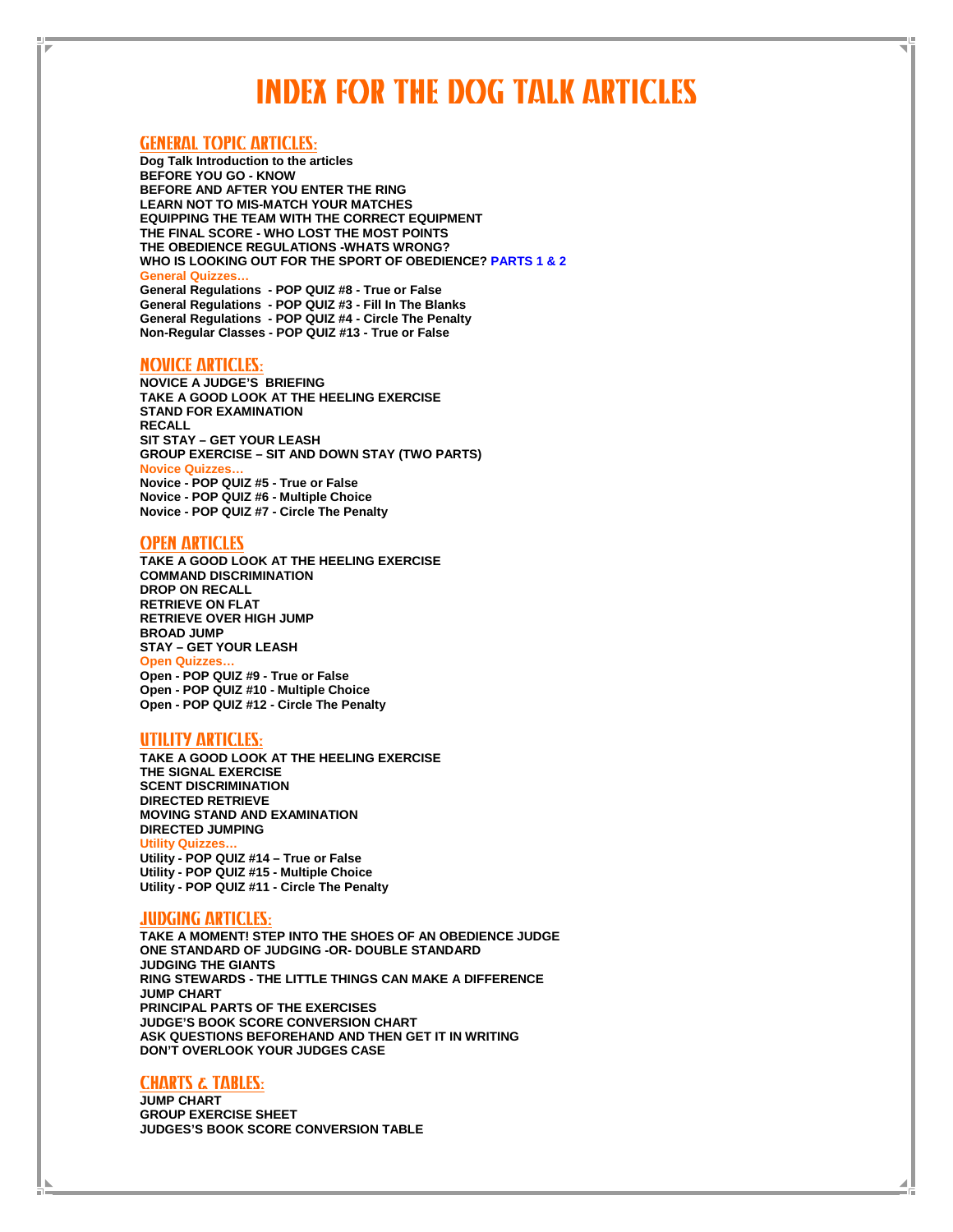# INDEX FOR THE RANDOM LITTLE TIDBITS ARTICLES

| <b>Random Little Tidbit #1</b>                                                       | When Does an Exercise and the Scoring of That Exercise Actually Begin?                                                                                           |
|--------------------------------------------------------------------------------------|------------------------------------------------------------------------------------------------------------------------------------------------------------------|
| <b>Random Little Tidbit # 2</b>                                                      | <b>Examining Foundation Exercises as Building Blocks.</b>                                                                                                        |
| <b>Random Little Tidbit #3</b>                                                       | Leashes, What Kind and Where and When Used?                                                                                                                      |
| <b>Random Little Tidbit #4</b>                                                       | Understanding The revised Scent Discrimination Exercise                                                                                                          |
| <b>Random Little Tidbit #5</b>                                                       | A Quick Review of Significant Revisions of Exercises                                                                                                             |
| <b>Random Little Tidbit #6</b>                                                       | Ways to Avoid Losing Points before, between or after an Exercise                                                                                                 |
| <b>Random Little Tidbit #7</b>                                                       | You're Next in the Ring! Is Your Game Plan in Order?                                                                                                             |
| <b>Random Little Tidbit # 8</b>                                                      | A few changes in a few exercises in regards to scoring faults                                                                                                    |
| <b>Random Little Tidbit # 9</b>                                                      | New Eligibility Requirements for Optional Titling Classes                                                                                                        |
| <b>Random Little Tidbit #10</b>                                                      | Tidbits to keep in mind for the revised Group exercises                                                                                                          |
| <b>Random Little Tidbit #11</b>                                                      | With the new Obedience Regulations  in effect let's look back to the past<br>The History of AKC Obedience-The First set of Regulations-The First Obedience Trial |
|                                                                                      | March 10, 2016 marks Eighty (80) years from the time the AKC BOD adopted the Obedience Regulations.                                                              |
| Random Little Tidbit #12                                                             | Dinosaurs, and now measuring is one step closer to total extinction!                                                                                             |
| <b>Random Little Tidbit #13</b>                                                      | Added new words to the Glossary of Terms + new Judge's Book procedures                                                                                           |
| <b>Random Little Tidbit #14</b>                                                      | Reviewing the newly published AKC Obedience Regulations                                                                                                          |
| <b>Random Little Tidbit #15</b>                                                      | It is "always a good time" to give back to the Sport!                                                                                                            |
| <b>Random Little Tidbit #16</b>                                                      | <b>Bullets In The Boat or Winds In The Sails???</b>                                                                                                              |
| <b>Random Little Tidbit #17</b>                                                      | Take a Moment And Step Into The Shoes of an Obedience Judge                                                                                                      |
| Judging Series 17, 18 & 19                                                           |                                                                                                                                                                  |
| Random Little Tidbit #18                                                             | Items to Observe and Make Notes of While Apprenticing                                                                                                            |
| Judging Series 17, 18 & 19<br>Random Little Tidbit #19<br>Judging Series 17, 18 & 19 | <b>Ringside Observations</b>                                                                                                                                     |
| <b>Random Little Tidbit #20</b>                                                      | Stewarding --- The Little Things Can Make A Difference                                                                                                           |
| <b>Random Little Tidbit #21</b>                                                      | Drum Roll Please --- And The Oscar Goes To                                                                                                                       |
| Random Little Tidbit #22                                                             | Carrying Your Dog in the Ring!                                                                                                                                   |
| Random Little Tidbit #23                                                             | AKC Freestyle Teamwork - Test Phase #1                                                                                                                           |
| <b>Random Little Tidbit #24</b>                                                      | AKC's Obedience & Rally Judge's Blog                                                                                                                             |
| <b>Random Little Tidbit #25</b>                                                      | Release or Excuse – Understanding the Difference                                                                                                                 |
| Random Little Tidbit #26                                                             | What to do with your arms and hands while in the ring?                                                                                                           |
| <b>Random Little Tidbit #27</b>                                                      | Principal features & Non-principal features of an exercise.                                                                                                      |
| <b>Random Little Tidbit #28</b>                                                      | Are the Jumps Set Correctly? Who is Responsible?                                                                                                                 |
| Random Little Tidbit #29                                                             | Tweaks that are now in effect to the Regulations                                                                                                                 |
| <b>Random Little Tidbit #30</b>                                                      | Detailed Articles by the exercises, Novice, Open & Utility                                                                                                       |
| Random Little Tidbit #31                                                             | Principal features & non-principal features of the Novice exercises.                                                                                             |
| Random Little Tidbit #32                                                             | Principal features & non-principal features of the Open exercises.                                                                                               |
| <b>Random Little Tidbit #33</b>                                                      | Principal features & non-principal features of the Utility exercises.                                                                                            |
| Random Little Tidbit #34                                                             | Streamlining the Postings of Required Materials at Ringside.                                                                                                     |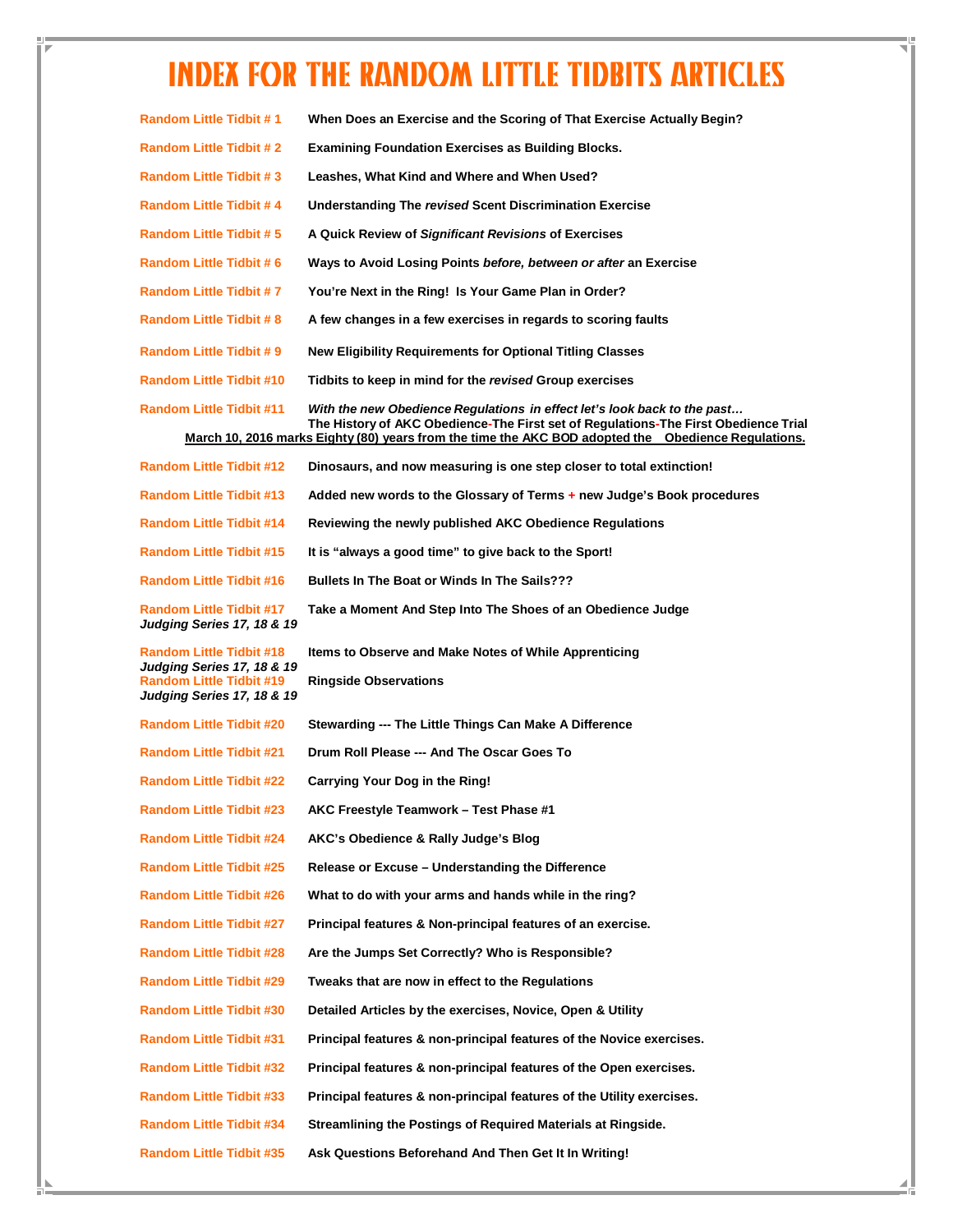**Random Little Tidbit #36 Sit Stay – Get Your Leash Random Little Tidbit #37 Group Exercise – Sit and Down Stay (a two part exercise) Random Little Tidbit #38 Command Discrimination Random Little Tidbit #39 Stay – Get Your Leash Random Little Tidbit #40 Change to Graduate Novice – Stay – Get Your Leash Random Little Tidbit #41 Changes to Brace, Veterans & Team Sit Stay – Get Your Leash & Group Exercise – Sit & Down Stay Random Little Tidbit #42 The AKC Obedience Judge's Book Random Little Tidbit #43 Reviewing the Requirements for the Perfect Signal, or NOT! Random Little Tidbit #44 Tips on Saving Time and Managing a Ring. Random Little Tidbit #45 PVC Leash Holders – Now, a point to ponder. Random Little Tidbit #46 Revisions to the Open Stay Get Your Lease Exercise. Random Little Tidbit #47 A Triple Q Ribbon for Obedience? Why Not!. Random Little Tidbit #48 Standardized Judging and That Includes the…Lingo Random Little Tidbit #49 Judging Procedures from the Regulations! Random Little Tidbit #50 Does Your Equipment Get the Green Light to Enter the Ring? Random Little Tidbit #51 The Grandfather of Performance - Obedience Random Little Tidbit #52 Be careful of your perceptions in regards to the duties of an Obedience Judge!! Random Little Tidbit #53 A Quick Reference Guide to a Judge's Duties Random Little Tidbit #54 Guard Against the Mood Swings in Obedience. Random Little Tidbit #55 Common Handler Errors to Avoid in The Obedience Ring Part I – Novice Random Little Tidbit #56 Common Handler Errors to Avoid in The Obedience Ring Part II – Open Random Little Tidbit #57 Common Handler Errors to Avoid in The Obedience Ring Part III – Utility Random Little Tidbit #58 Pondering What Obedience/Rally Class to Enter? Random Little Tidbit #59 Knowledge Is Your Key To Success Random Little Tidbit #60 We Have a Run-off For a Placement! Random Little Tidbit #61 The Awards Ceremony – What to Expect Random Little Tidbit #62 Did YOU Double Check the Judge's Book? Random Little Tidbit #63 One Standard of Judging-or-DOUBLE Standard Random Little Tidbit #64 Judging the GIANTS Random Little Tidbit #65 What to Carry in Your Judge's Case? Random Little Tidbit #66 Q & A to Covid-19 on the AKC Blog Random Little Tidbit #67 Pilot Program Starting April 1st 2021 > Fix n' Go Random Little Tidbit #68 Changes made in the Judge's Application Process. Random Little Tidbit #69 Excusal vs. Release Reference Chart Random Little Tidbit #70 Keeping Up With The AKC Blog, or Snoozing Random Little Tidbit #71 The Intricacies in Designing a Heeling Pattern Random Little Tidbit #72 You're Next in the Ring! Is Your Game Plan in Order? Random Little Tidbit #73 How Chapter 2 Ties Into All Class Chapters**